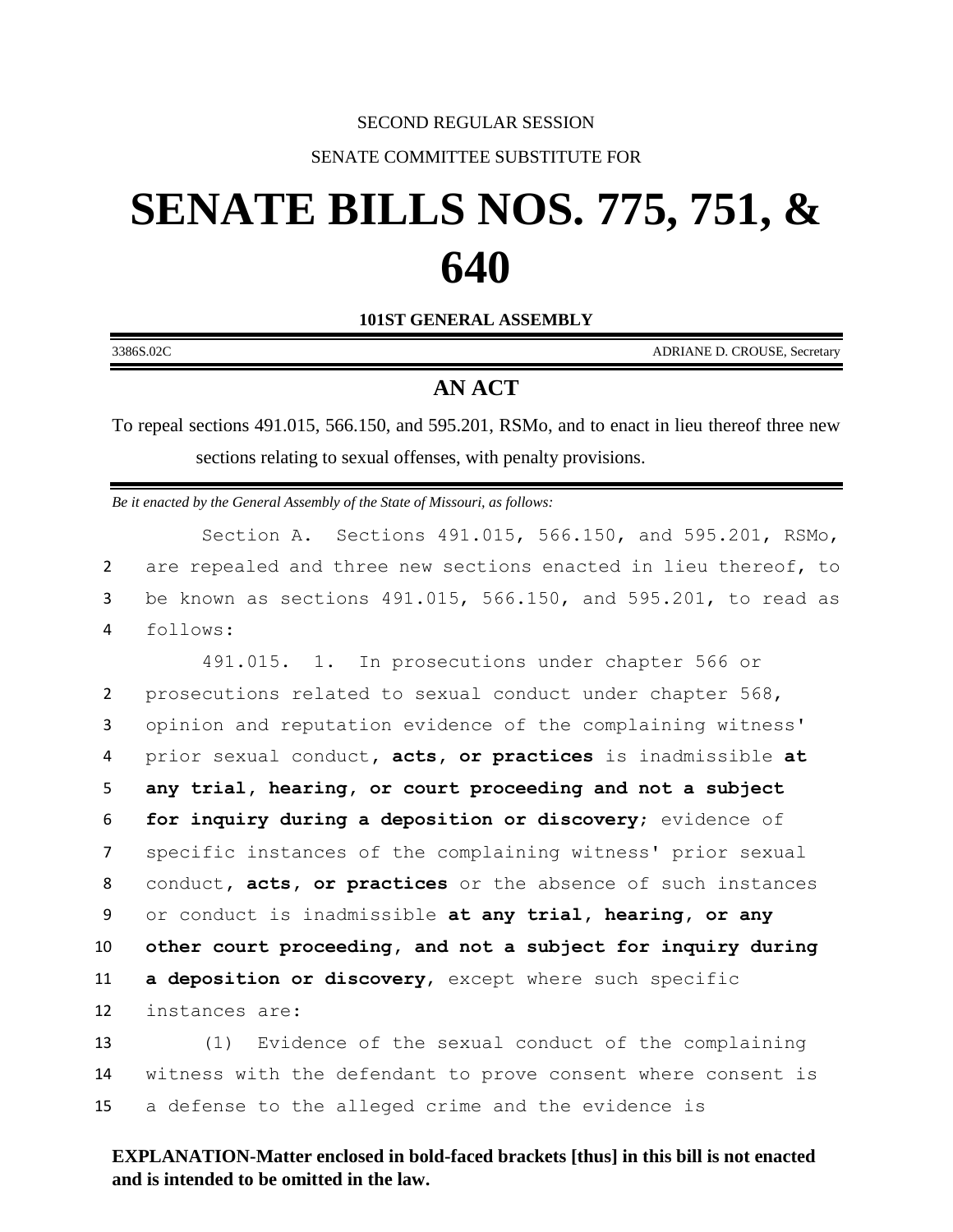reasonably contemporaneous with the date of the alleged crime; or

 (2) Evidence of specific instances of sexual activity showing alternative source or origin of semen, pregnancy or disease;

 (3) Evidence of immediate surrounding circumstances of the alleged crime; or

 (4) Evidence relating to the previous chastity of the complaining witness in cases, where, by statute, previously chaste character is required to be proved by the prosecution.

 2. Evidence of the sexual conduct**, acts, or practices** of the complaining witness offered under this section is admissible to the extent that the court finds the evidence relevant to a material fact or issue.

 3. If the defendant proposes to offer evidence of the sexual conduct**, acts, or practices** of the complaining witness under this section, he **or she** shall file with the court a written motion accompanied by an offer of proof or make an offer of proof on the record outside the hearing of the jury. The court shall hold an in camera hearing to determine the sufficiency of the offer of proof and may at that hearing hear evidence if the court deems it necessary to determine the sufficiency of the offer of proof. If the court finds any of the evidence offered admissible under this section the court shall make an order stating the scope of the evidence which may be introduced. Objections to any decision of the court under this section may be made by either the prosecution or the defendant in the manner provided by law. The in camera hearing shall be recorded and the court shall set forth its reasons for its ruling. The record of the in camera hearing shall be sealed for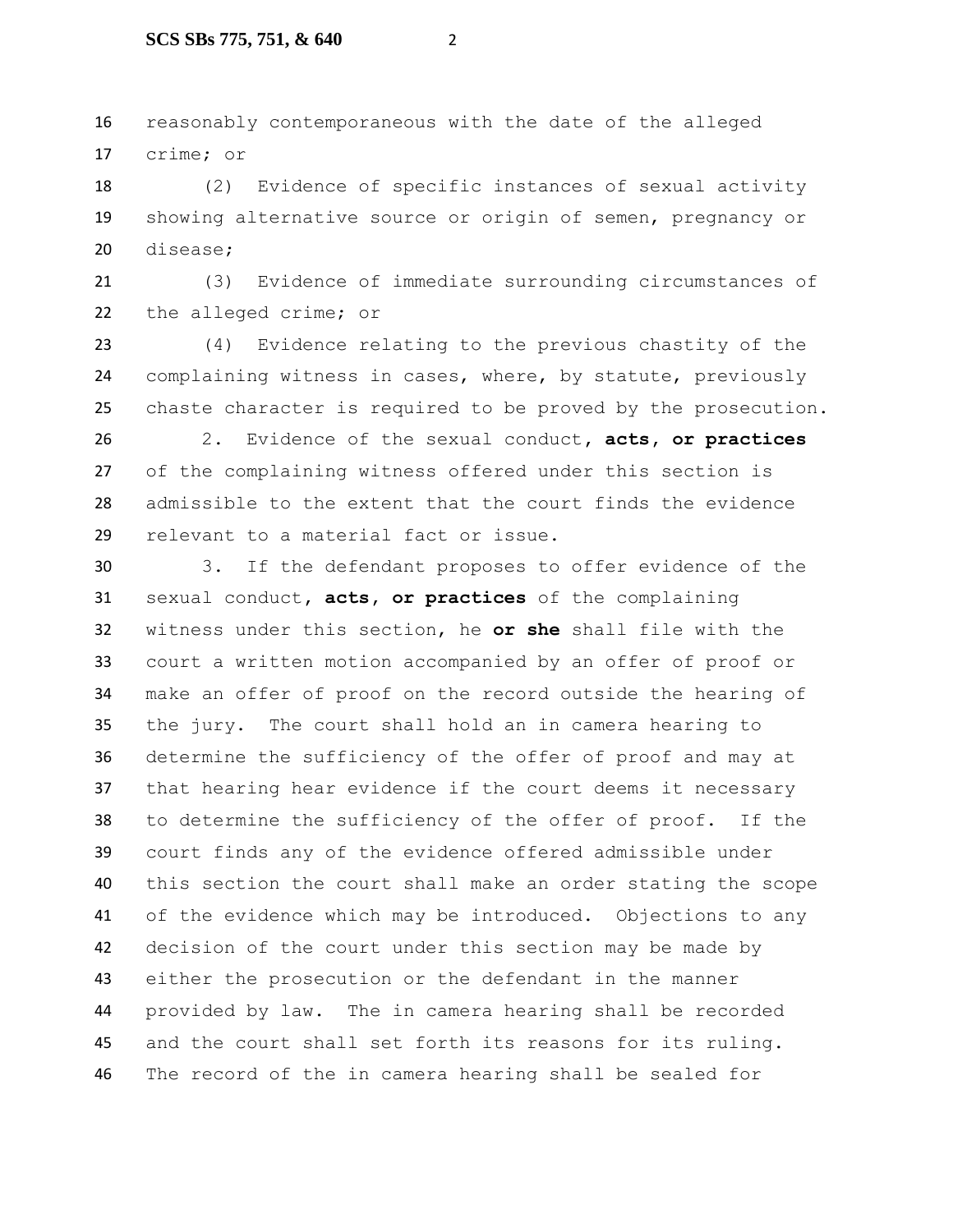delivery to the parties and to the appellate court in the event of an appeal or other post trial proceeding.

566.150. 1. Any person who has been found quilty of:

 (1) Violating any of the provisions of this chapter or 3 the provisions of section 568.020, incest; section 568.045, endangering the welfare of a child in the first degree; section 573.200, use of a child in a sexual performance; section 573.205, promoting a sexual performance by a child; section 573.023, sexual exploitation of a minor; section 573.025, promoting child pornography; **section 573.037, possession of child pornography;** or section 573.040, furnishing pornographic material to minors; or

 (2) Any offense in any other jurisdiction which, if committed in this state, would be a violation listed in this section;

 shall not knowingly be present in or loiter within five hundred feet of any real property comprising any public park with playground equipment, a public swimming pool, athletic complex or athletic fields if such facilities exist for the primary use of recreation for children, any museum if such museum holds itself out to the public as and exists with the primary purpose of entertaining or educating children under eighteen years of age, or Missouri department of conservation nature or education center properties.

 2. The first violation of the provisions of this section is a class E felony.

 3. A second or subsequent violation of this section is a class D felony.

 4. Any person who has been found guilty of an offense under subdivision (1) or (2) of subsection 1 of this section who is the parent, legal guardian, or custodian of a child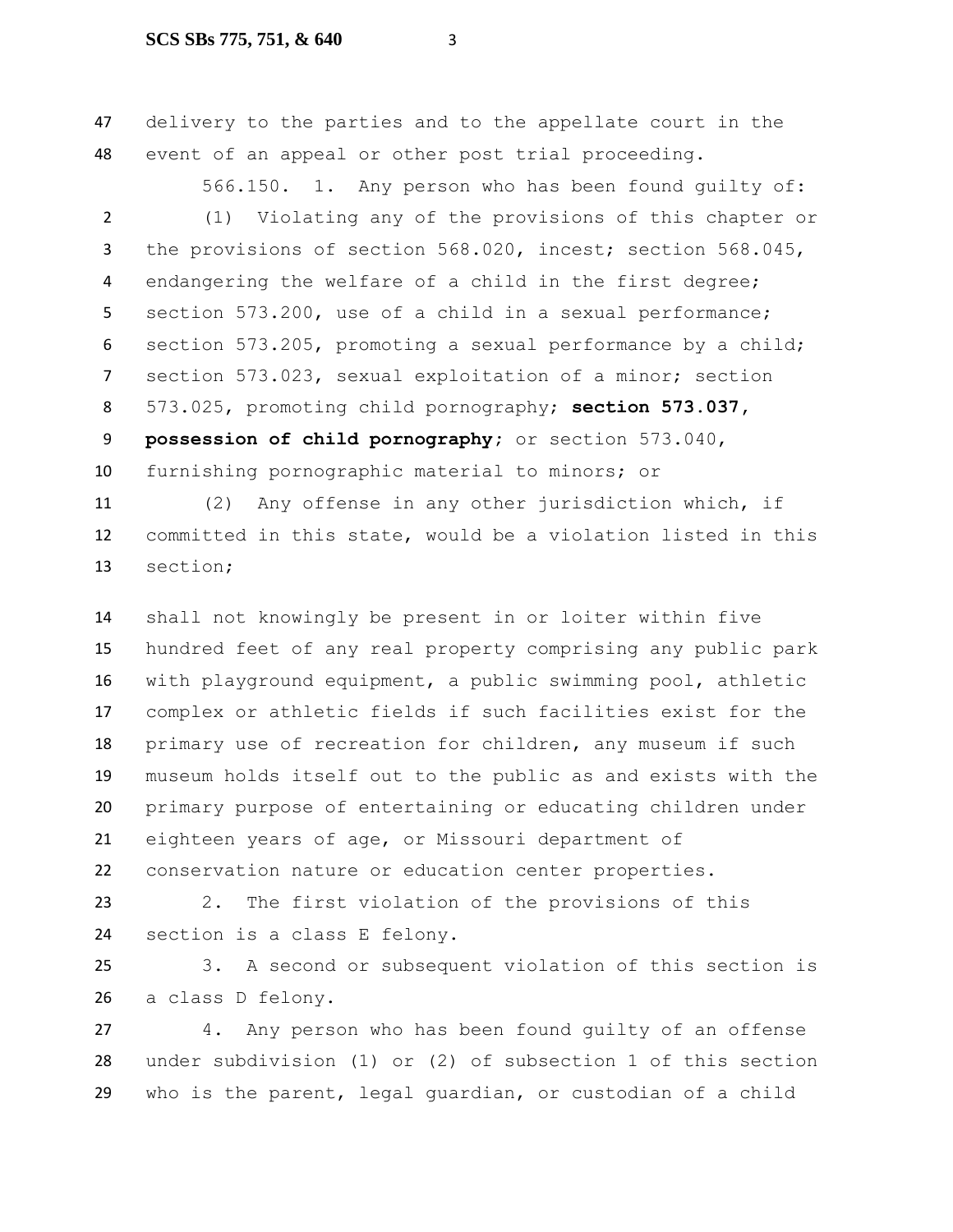### **SCS SBs 775, 751, & 640** 4

 under the age of eighteen attending a program on the property of a nature or education center of the Missouri department of conservation may receive permission from the nature or education center manager to be present on the property with the child during the program.

595.201. 1. This section shall be known and may be cited as the "Sexual Assault Survivors' Bill of Rights". **These rights shall be in addition to other rights as designated by law and no person shall discourage a person from exercising these rights. For the purposes of this section, "sexual assault survivor" means any person who is fourteen years of age or older and who may be a victim of a sexual offense who presents themselves to an appropriate medical provider, law enforcement officer, prosecuting attorney, or court.**

 2. **[**The rights provided to survivors in this section attach whenever a survivor is subject to a forensic examination, as provided in section 595.220; and whenever a survivor is subject to an interview by a law enforcement official, prosecuting attorney, or defense attorney.**]** A **sexual assault** survivor retains all the rights of this section **[**at all times**]** regardless of whether **[**the survivor agrees to participate in the criminal justice system or in family court; and regardless of whether the survivor consents to a forensic examination to collect sexual assault forensic evidence. The following rights shall be afforded to sexual assault survivors**] a criminal investigation or prosecution results or if the survivor has previously waived any of these rights. A sexual assault survivor has the right to**:

 (1) **[**A survivor has the right to**]** Consult with an employee or volunteer of a rape crisis center **[**during any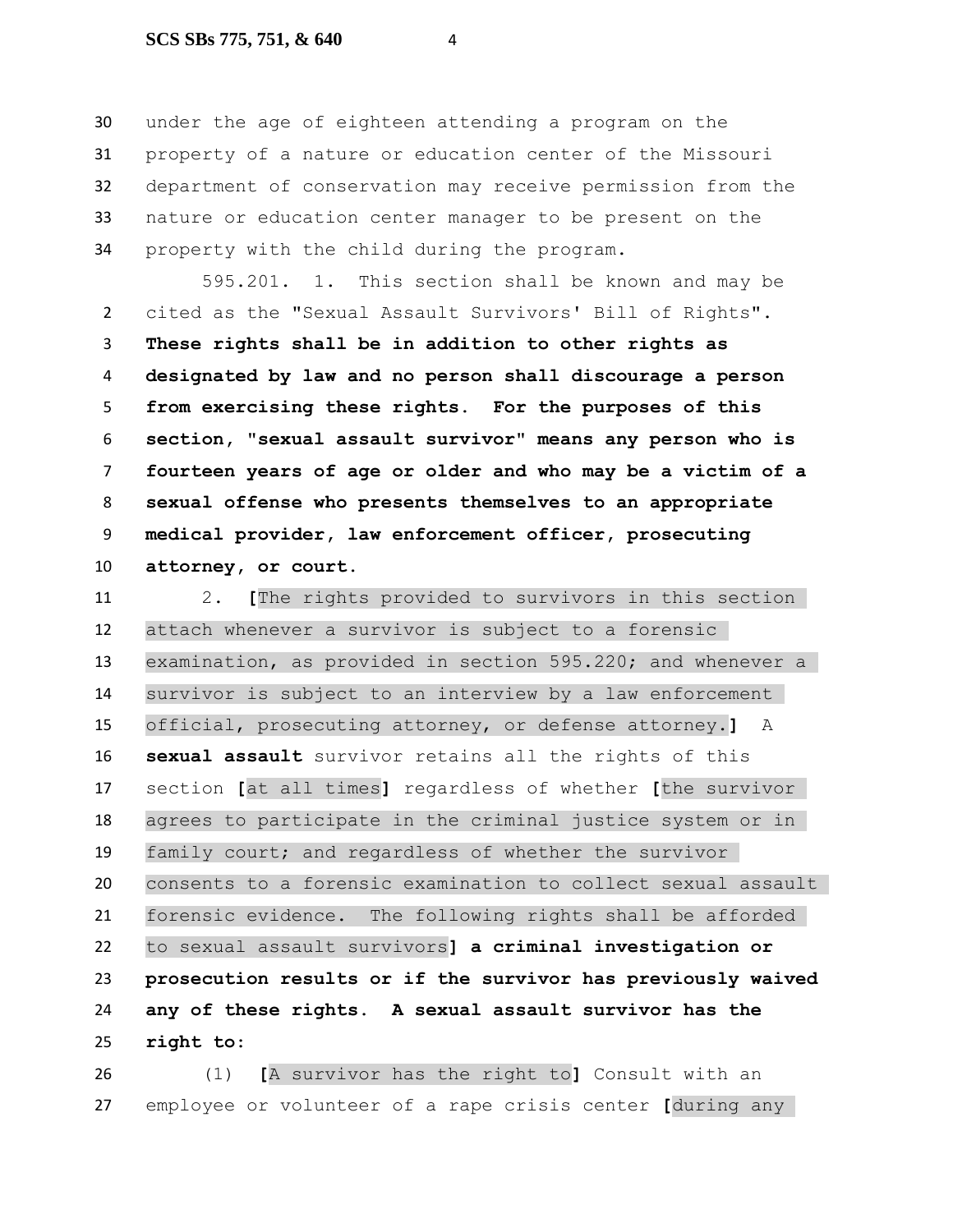forensic examination that is subject to confidentiality requirements pursuant to section 455.003, as well as the right to have a support person of the survivor's choosing present, subject to federal regulations as provided in 42 CFR 482; and during any interview by a law enforcement official, prosecuting attorney, or defense attorney. A survivor retains this right even if the survivor has waived the right in a previous examination or interview;

 (2) Reasonable costs incurred by a medical provider for the forensic examination portion of the examination of a survivor shall be paid by the department of public safety, out of appropriations made for that purpose, as provided under section 595.220. Evidentiary collection kits shall be developed and made available, subject to appropriations, to appropriate medical providers by the highway patrol or its designees and eligible crime laboratories. All appropriate medical provider charges for eligible forensic examinations shall be billed to and paid by the department of public safety;

 (3) Before a medical provider commences a forensic examination of a survivor, the medical provider shall provide the survivor with a document to be developed by the department of public safety that explains the rights of survivors, pursuant to this section, in clear language that is comprehensible to a person proficient in English at the fifth-grade level, accessible to persons with visual disabilities, and available in all major languages of the state. This document shall include, but is not limited to: (a) The survivor's rights pursuant to this section and other rules and regulations by the department of public safety and the department of health and senior services,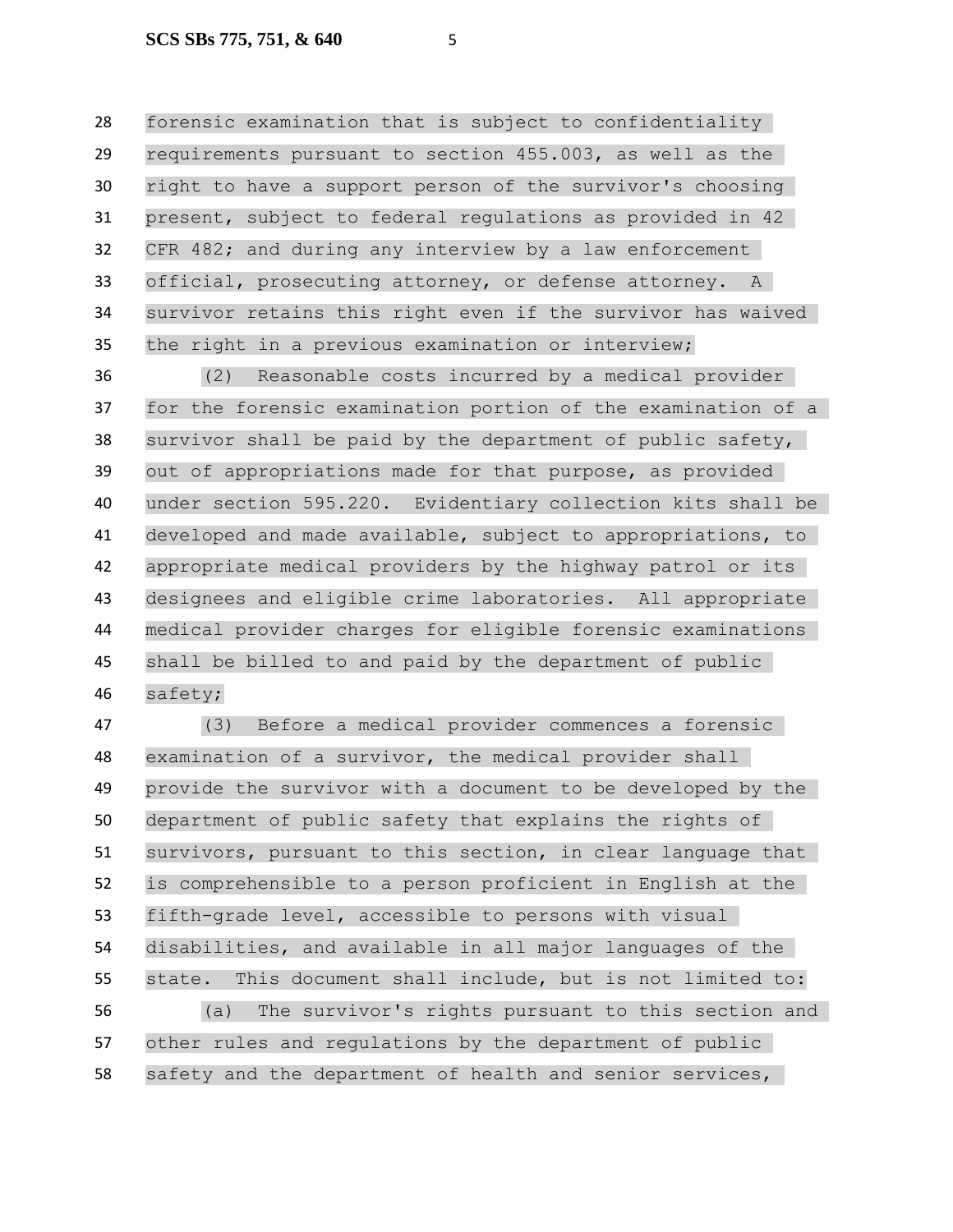which shall be signed by the survivor of sexual assault to confirm receipt; (b) The survivor's right to consult with an employee or volunteer of a rape crisis center, to be summoned by the medical provider before the commencement of the forensic examination, unless no employee or volunteer of a rape crisis center can be summoned in a reasonably timely manner, and to have present at least one support person of the victim's choosing; (c) If an employee or volunteer of a rape crisis center or a support person cannot be summoned in a timely manner, the ramifications of delaying the forensic examination; and (d) After the forensic examination, the survivor's right to shower at no cost, unless showering facilities are not reasonably available; (4) Before commencing an interview of a survivor, a law enforcement officer, prosecuting attorney, or defense attorney shall inform the survivor of the following: (a) The survivor's rights pursuant to this section and other rules and regulations by the department of public 80 safety and the department of health and senior services, which shall be signed by the survivor of sexual assault to confirm receipt; (b) The survivor's right to consult with an employee or volunteer of a rape crisis center during any interview by a law enforcement official, prosecuting attorney, or defense attorney, to be summoned by the interviewer before the 87 commencement of the interview, unless no employee or volunteer of a rape crisis center can be summoned in a reasonably timely manner;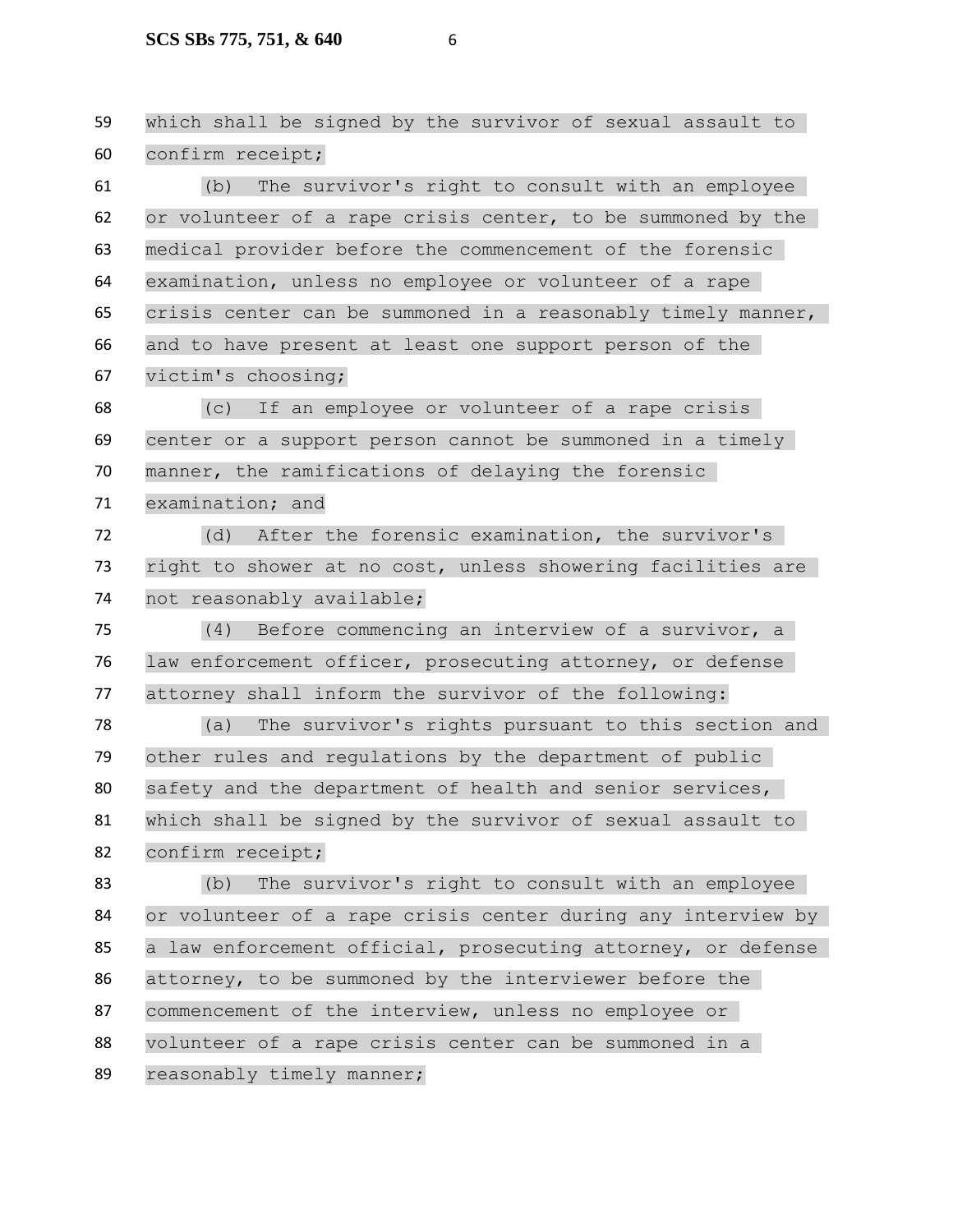(c) The survivor's right to have a support person of the survivor's choosing present during any interview by a law enforcement officer, prosecuting attorney, or defense 93 attorney, unless the law enforcement officer, prosecuting attorney, or defense attorney determines in his or her good faith professional judgment that the presence of that individual would be detrimental to the purpose of the interview; and

 (d) For interviews by a law enforcement officer, the survivor's right to be interviewed by a law enforcement official of the gender of the survivor's choosing. If no 101 law enforcement official of that gender is reasonably available, the survivor shall be interviewed by an available law enforcement official only upon the survivor's consent;

 (5) The right to counsel during an interview by a law enforcement officer or during any interaction with the legal or criminal justice systems within the state;

 (6) A law enforcement official, prosecuting attorney, or defense attorney shall not, for any reason, discourage a survivor from receiving a forensic examination;

 (7) A survivor has the right to prompt analysis of sexual assault forensic evidence, as provided under section 595.220;

 (8) A survivor has the right to be informed, upon the survivor's request, of the results of the analysis of the survivor's sexual assault forensic evidence, whether the analysis yielded a DNA profile, and whether the analysis yielded a DNA match, either to the named perpetrator or to a suspect already in CODIS. The survivor has the right to receive this information through a secure and confidential message in writing from the crime laboratory so that the 121 survivor can call regarding the results;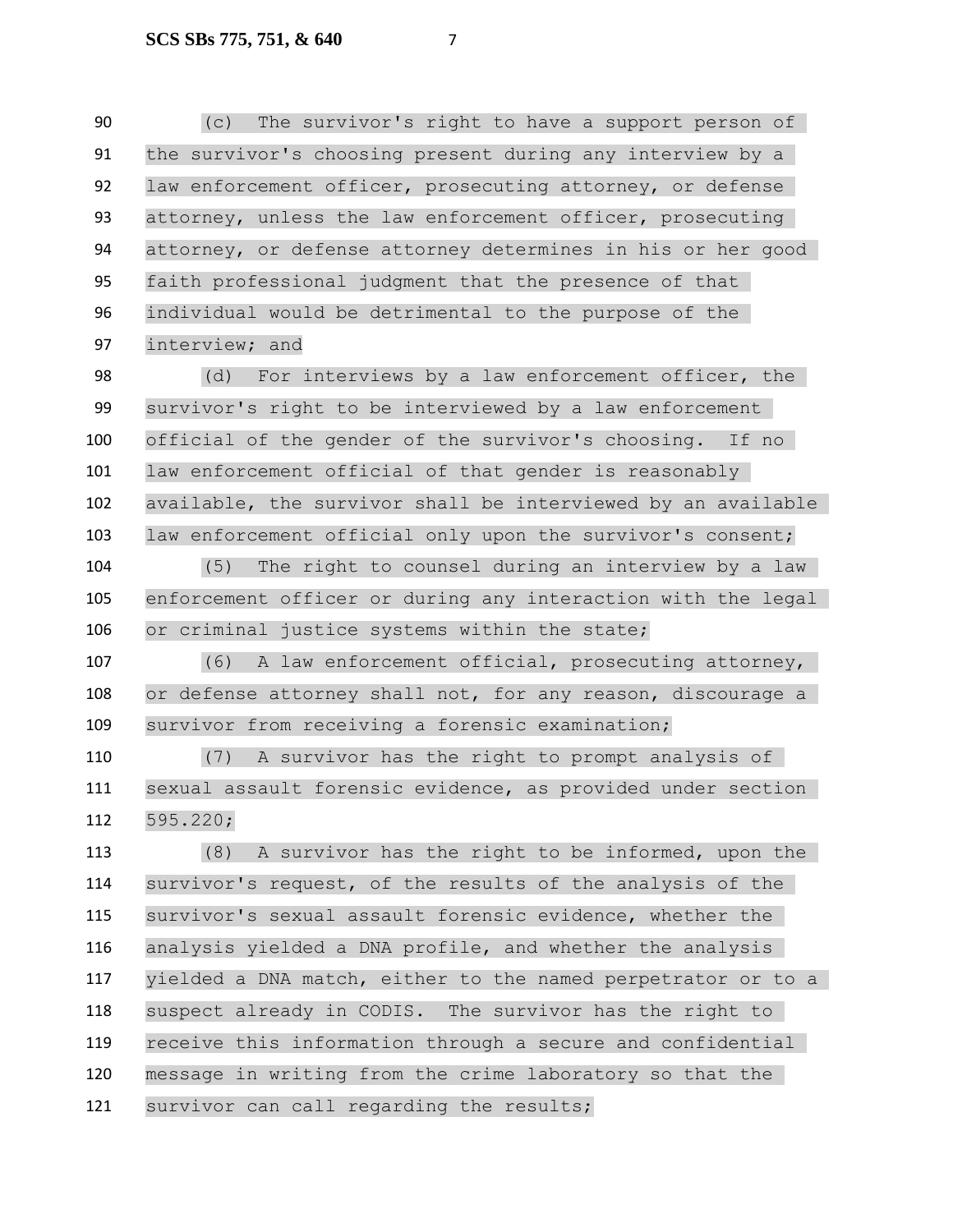(9) A defendant or person accused or convicted of a crime against a survivor shall have no standing to object to any failure to comply with this section, and the failure to provide a right or notice to a survivor under this section may not be used by a defendant to seek to have the conviction or sentence set aside;

 (10) The failure of a law enforcement agency to take possession of any sexual assault forensic evidence or to submit that evidence for analysis within the time prescribed under section 595.220 does not alter the authority of a law enforcement agency to take possession of that evidence or to submit that evidence to the crime laboratory, and does not alter the authority of the crime laboratory to accept and analyze the evidence or to upload the DNA profile obtained from that evidence into CODIS. The failure to comply with the requirements of this section does not constitute grounds in any criminal or civil proceeding for challenging the validity of a database match or of any database information, and any evidence of that DNA record shall not be excluded by 141 a court on those grounds;

 (11) No sexual assault forensic evidence shall be used to prosecute a survivor for any misdemeanor crimes or any misdemeanor crime pursuant to sections 579.015 to 579.185; or as a basis to search for further evidence of any unrelated misdemeanor crimes or any misdemeanor crime pursuant to sections 579.015 to 579.185, that shall have been committed by the survivor, except that sexual assault forensic evidence shall be admissible as evidence in any criminal or civil proceeding against the defendant or person accused;

 (12) Upon initial interaction with a survivor, a law enforcement officer shall provide the survivor with a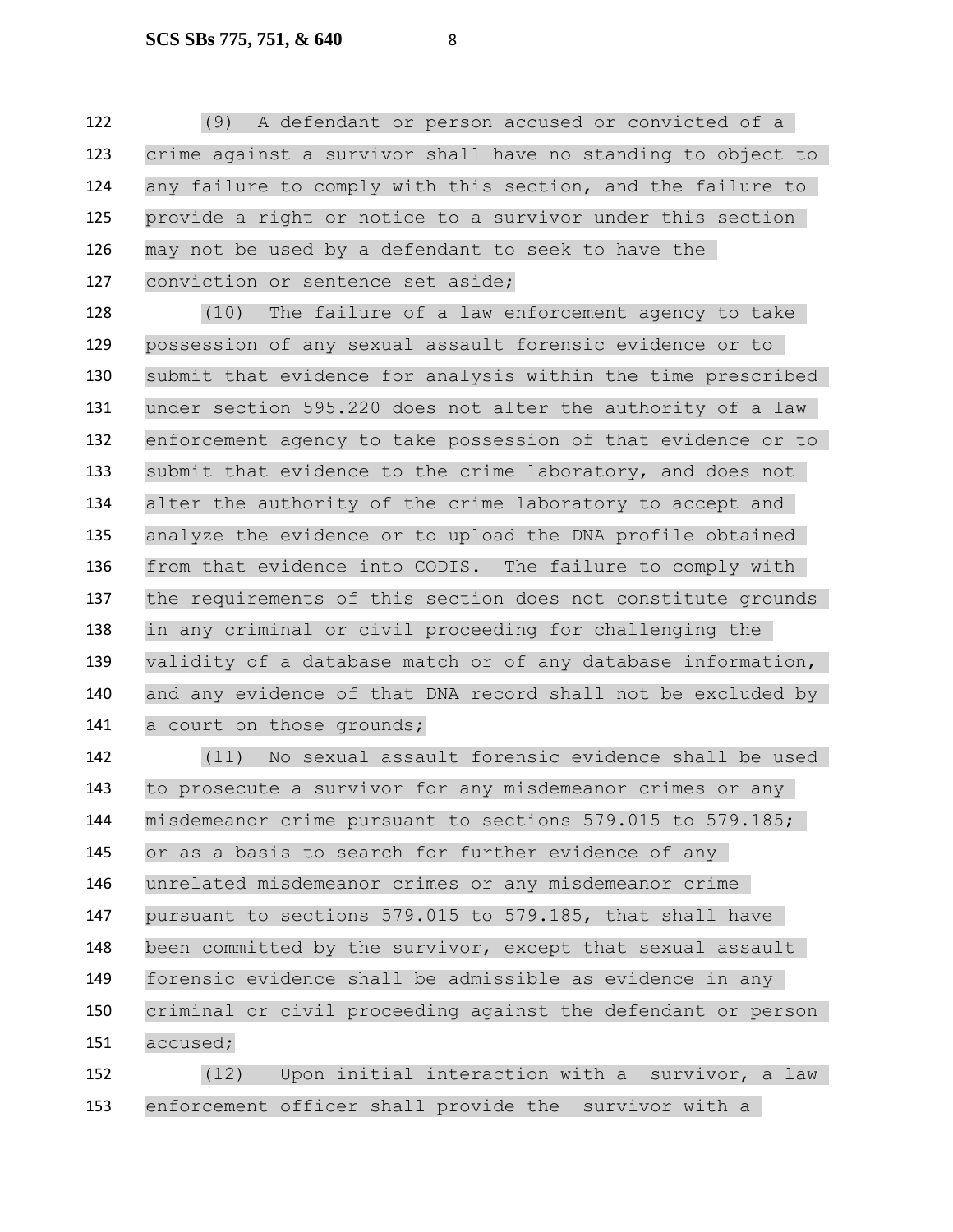document to be developed by the department of public safety that explains the rights of survivors, pursuant to this section, in clear language that is comprehensible to a person proficient in English at the fifth-grade level, accessible to persons with visual disabilities, and available in all major languages of the state. This document shall include, but is not limited to: (a) A clear statement that a survivor is not required to participate in the criminal justice system or to receive a forensic examination in order to retain the rights provided by this section and other relevant law; (b) Telephone and internet means of contacting nearby rape crisis centers and employees or volunteers of a rape crisis center; (c) Forms of law enforcement protection available to the survivor, including temporary protection orders, and 170 the process to obtain such protection; (d) Instructions for requesting the results of the analysis of the survivor's sexual assault forensic evidence; and (e) State and federal compensation funds for medical and other costs associated with the sexual assault and any municipal, state, or federal right to restitution for survivors in the event of a criminal trial; (13) A law enforcement official shall, upon written request by a survivor, furnish within fourteen days of receiving such request a free, complete, and unaltered copy of all law enforcement reports concerning the sexual assault, regardless of whether the report has been closed by 183 the law enforcement agency; (14) A prosecuting attorney shall, upon written request by a survivor, provide: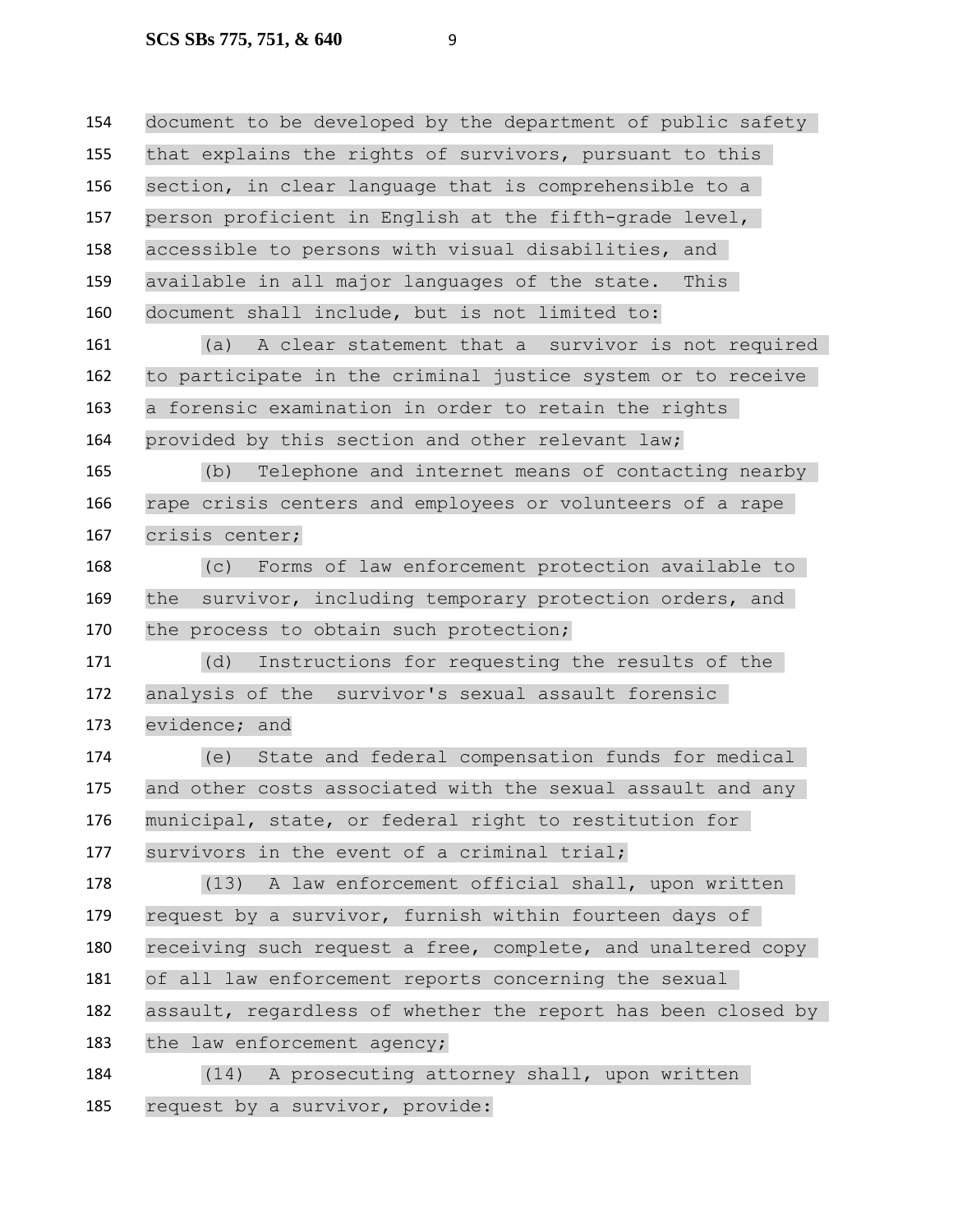**SCS SBs 775, 751, & 640** 10

 (a) Timely notice of any pretrial disposition of the case; (b) Timely notice of the final disposition of the case, including the conviction, sentence, and place and time of incarceration; (c) Timely notice of a convicted defendant's location, including whenever the defendant receives a temporary, provisional, or final release from custody, escapes from custody, is moved from a secure facility to a less secure 195 facility, or reenters custody; and (d) A convicted defendant's information on a sex offender registry, if any; (15) In either a civil or criminal case relating to the sexual assault, a survivor has the right to be reasonably protected from the defendant and persons acting on behalf of the defendant, as provided under section 595.209 and Article I, Section 32 of the Missouri Constitution; (16) A survivor has the right to be free from intimidation, harassment, and abuse, as provided under section 595.209 and Article I, Section 32 of the Missouri 207 Constitution; (17) A survivor shall not be required to submit to a polygraph examination as a prerequisite to filing an accusatory pleading, as provided under 595.223, or to participating in any part of the criminal justice system; (18) A survivor has the right to be heard through a survivor impact statement at any proceeding involving a post arrest release decision, plea, sentencing, post conviction release decision, or any other proceeding where a right of the survivor is at issue, as provided under section 595.229 and Article I, Section 32 of the Missouri Constitution.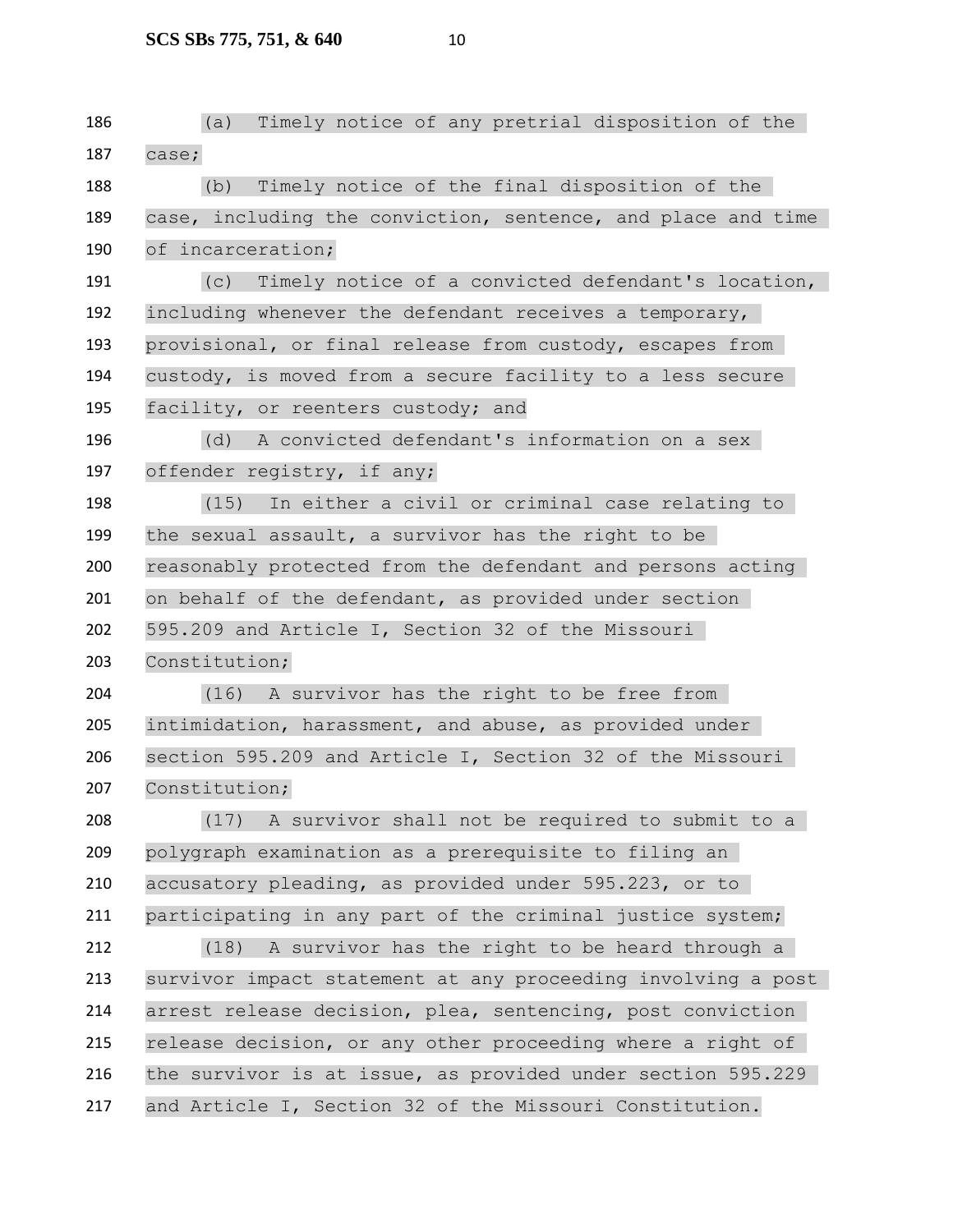3. For purposes of this section, the following terms mean:

 (1) "CODIS", the Federal Bureau of Investigation's Combined DNA Index System that allows the storage and exchange of DNA records submitted by federal, state, and local DNA crime laboratories. The term "CODIS" includes the National DNA Index System administered and operated by the Federal Bureau of Investigation;

 (2) "Crime", an act committed in this state which, regardless of whether it is adjudicated, involves the application of force or violence or the threat of force or violence by the offender upon the victim and shall include the crime of driving while intoxicated, vehicular manslaughter and hit and run; and provided, further, that no act involving the operation of a motor vehicle, except driving while intoxicated, vehicular manslaughter and hit and run, which results in injury to another shall constitute a crime for the purpose of this section, unless such injury was intentionally inflicted through the use of a motor vehicle. A crime shall also include an act of terrorism, as defined in 18 U.S.C. Section 2331, which has been committed outside of the United States against a resident of Missouri;

 (3) "Crime laboratory", a laboratory operated or supported financially by the state, or any unit of city, county, or other local Missouri government that employs at least one scientist who examines physical evidence in criminal matters and provides expert or opinion testimony with respect to such physical evidence in a state court of law;

 (4) "Disposition", the sentencing or determination of a penalty or punishment to be imposed upon a person convicted of a crime or found delinquent or against who a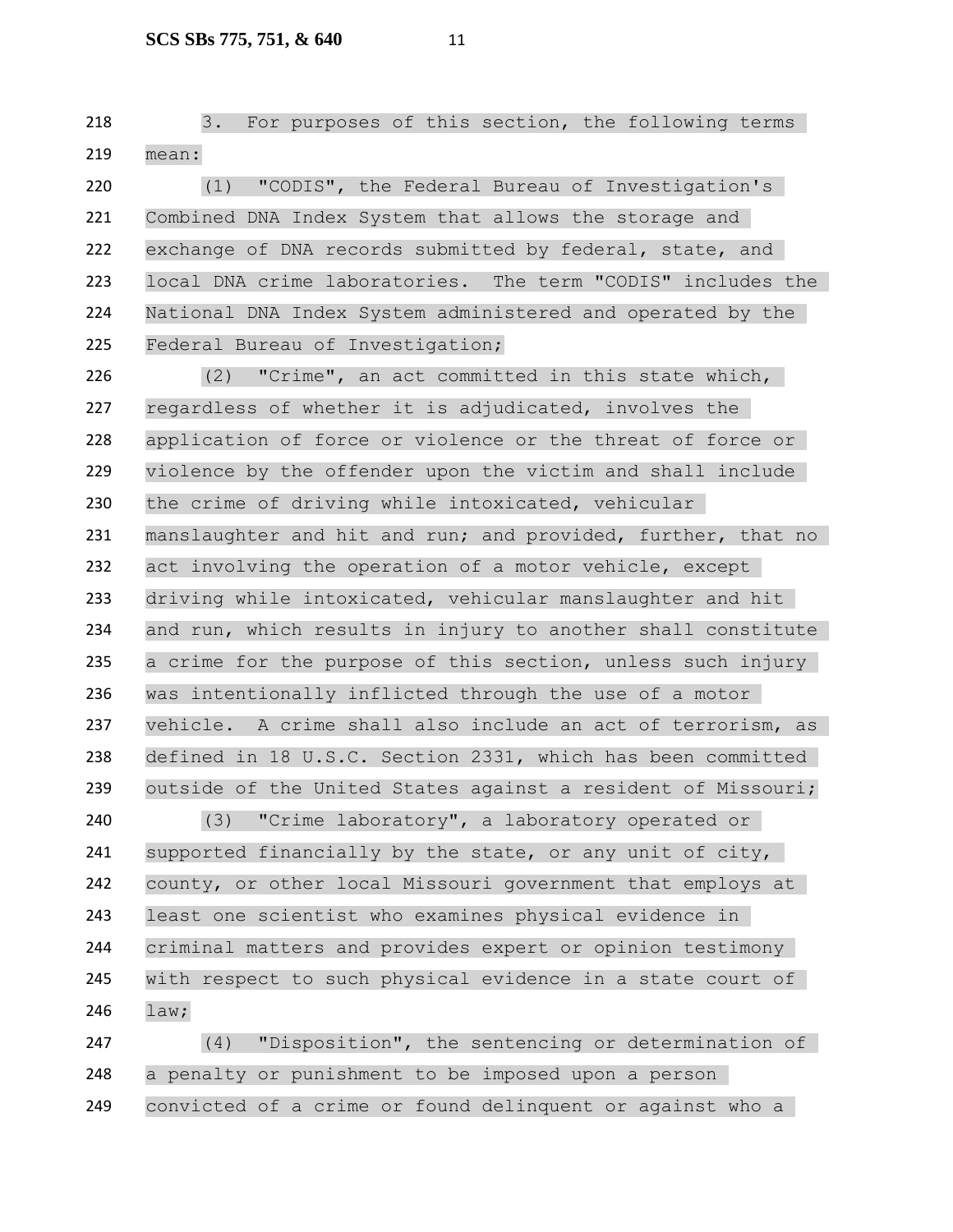finding of sufficient facts for conviction or finding of delinquency is made;

 (5) "Law enforcement official", a sheriff and his regular deputies, municipal police officer, or member of the Missouri state highway patrol and such other persons as may 255 be designated by law as peace officers;

 (6) "Medical provider", any qualified health care professional, hospital, other emergency medical facility, or other facility conducting a forensic examination of the survivor;

 (7) "Rape crisis center", any public or private agency that offers assistance to victims of sexual assault, as the term sexual assault is defined in section 455.010, who are adults, as defined by section 455.010, or qualified minors, 264 as defined by section 431.056;

 (8) "Restitution", money or services which a court orders a defendant to pay or render to a survivor as part of the disposition;

 (9) "Sexual assault survivor", any person who is a victim of an alleged sexual offense under sections 566.010 to 566.223 and, if the survivor is incompetent, deceased, or a minor who is unable to consent to counseling services, the parent, guardian, spouse, or any other lawful representative 273 of the survivor, unless such person is the alleged assailant;

 (10) "Sexual assault forensic evidence", any human biological specimen collected by a medical provider during a forensic medical examination from an alleged survivor, as provided for in section 595.220, including, but not limited to, a toxicology kit;

 (11) "Survivor", a natural person who suffers direct or threatened physical, emotional, or financial harm as the result of the commission or attempted commission of a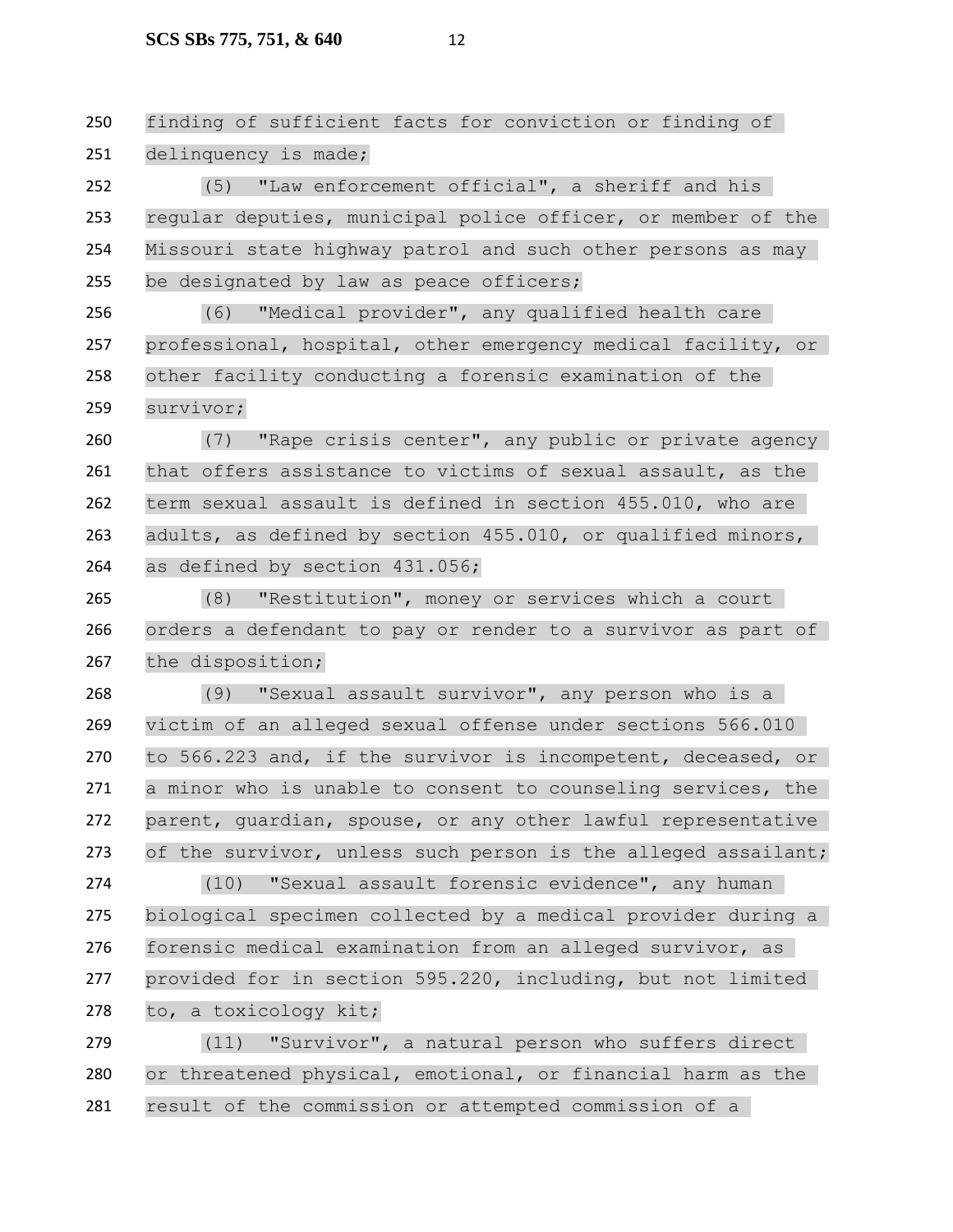crime. The term "victim" also includes the family members of a minor, incompetent or homicide victim.**] as defined in section 455.003;**

 **(2) A sexual assault forensic examination as provided in section 595.220, or when a telehealth network is established, a forensic examination as provided in section 192.2520 and section 197.135;**

 **(3) A shower and a change of clothing, as reasonably available, at no cost to the sexual assault survivor;**

 **(4) Request to be examined by an appropriate medical provider or interviewed by a law enforcement officer of the gender of the sexual assault survivor's choosing, when there is an available appropriate medical provider or law enforcement official of the gender of the sexual assault survivor's choosing;**

 **(5) An interpreter who can communicate in the language of the sexual assault survivor's choice, as is reasonably available, in a timely manner;**

 **(6) Notification and basic overview of the options of choosing a reported evidentiary collection kit, unreported evidentiary collection kit, or anonymous evidentiary collection kit as defined in section 595.220;**

 **(7) Notification about the evidence tracking system as defined in subsection 9 of section 595.220;**

 **(8) Notification about the right to information pursuant to subsection 4 of section 610.100;**

 **(9) Be free from intimidation, harassment, and abuse in any related criminal or civil proceeding and the right to reasonable protection from the offender or any person acting on behalf of the offender from harm and threats of harm arising out of the survivor's disclosure of the sexual assault.**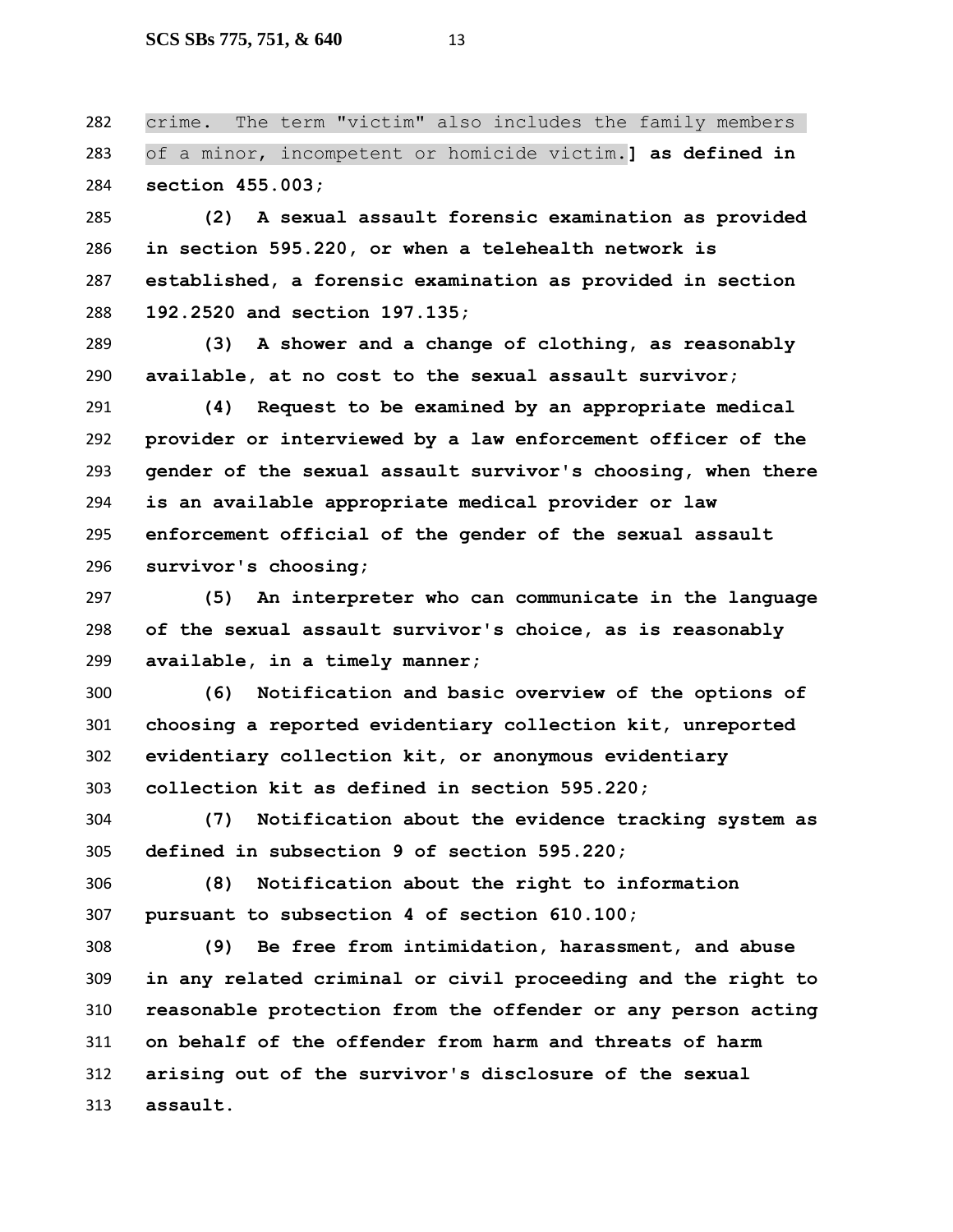**3. An appropriate medical provider, law enforcement officer, and prosecuting attorney shall provide the sexual assault survivor with notification of the rights of survivors pursuant to subsection 2 of this section in a timely manner. Each appropriate medical provider, law enforcement officer, and prosecuting attorney shall ensure that the sexual assault survivor has been notified of these rights.**

 **4. The department of public safety shall develop a document in collaboration with Missouri-based stakeholders. Missouri-based stakeholders shall include, but not be limited to, the following:**

**(1) Prosecuting attorneys;**

**(2) Chief law enforcement officers or their designees;**

 **(3) Appropriate medical providers, as defined in section 595.220;**

 **(4) Representatives of the statewide coalition against domestic and sexual violence;**

**(5) Representatives of rape crisis centers;**

 **(6) Representatives of the Missouri Hospital Association;**

 **(7) The director of the Missouri highway patrol crime lab or their designee; and**

 **(8) The director of the department of health and senior services or their designee.**

**5. The document shall include the following:**

 **(1) A description of the rights of the sexual assault survivor pursuant to this section; and**

 **(2) Telephone and internet means for contacting the local rape crisis center, as defined in 455.003.**